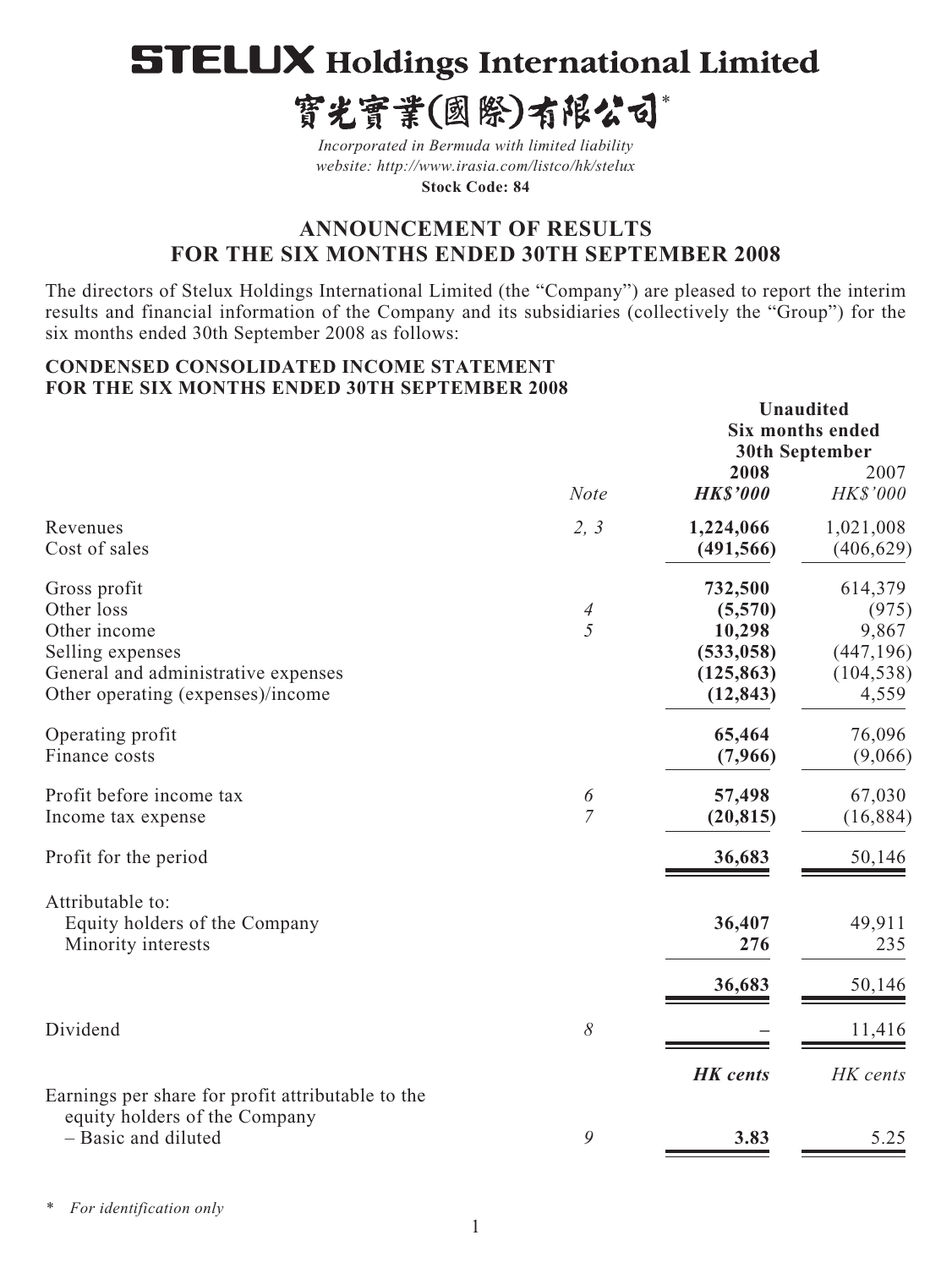# **CONDENSED CONSOLIDATED BALANCE SHEET AS AT 30TH SEPTEMBER 2008**

|                                                                                                                         |             | <b>Unaudited</b>             |                              |
|-------------------------------------------------------------------------------------------------------------------------|-------------|------------------------------|------------------------------|
|                                                                                                                         |             | <b>30th September</b>        | 31st March                   |
|                                                                                                                         | <b>Note</b> | 2008<br><b>HK\$'000</b>      | 2008<br>HK\$'000             |
| <b>ASSETS</b>                                                                                                           |             |                              |                              |
| Non-current assets                                                                                                      |             |                              |                              |
| Property, plant and equipment                                                                                           |             | 225,903                      | 228,328                      |
| Investment properties                                                                                                   |             | 40,694                       | 2,100                        |
| Prepayment of lease premium<br>Intangible assets                                                                        |             | 194,468<br>24,556            | 205,489<br>24,884            |
| Deferred tax assets                                                                                                     |             | 39,089                       | 36,831                       |
| Available-for-sale financial assets                                                                                     |             | 17,158                       | 17,158                       |
|                                                                                                                         |             | 541,868                      | 514,790                      |
| Current assets                                                                                                          |             |                              |                              |
| <b>Stocks</b>                                                                                                           |             | 822,870                      | 741,391                      |
| Debtors and prepayments                                                                                                 | 10          | 380,939                      | 406,247                      |
| Bank balances and cash                                                                                                  |             | 176,792                      | 166,567                      |
|                                                                                                                         |             | 1,380,601                    | 1,314,205                    |
| Total assets                                                                                                            |             | 1,922,469                    | 1,828,995                    |
| <b>EQUITY</b><br>Capital and reserves attributable to the equity holders<br>of the Company<br>Share capital<br>Reserves |             | 95,134<br>757,654            | 95,134<br>747,616            |
|                                                                                                                         |             |                              |                              |
| Shareholders' funds<br>Minority interests                                                                               |             | 852,788<br>4,255             | 842,750<br>4,751             |
| Total equity                                                                                                            |             | 857,043                      | 847,501                      |
| <b>LIABILITIES</b>                                                                                                      |             |                              |                              |
| Non-current liabilities<br>Deferred tax liabilities<br><b>Borrowings</b>                                                |             | 1,286<br>165,786             | 1,456<br>144,952             |
|                                                                                                                         |             | 167,072                      | 146,408                      |
| <b>Current liabilities</b><br>Creditors and accruals<br>Income tax payable<br><b>Borrowings</b>                         | 11          | 465,573<br>36,007<br>396,774 | 476,667<br>32,979<br>325,440 |
|                                                                                                                         |             | 898,354                      | 835,086                      |
| <b>Total liabilities</b>                                                                                                |             | 1,065,426                    | 981,494                      |
| Total equity and liabilities                                                                                            |             | 1,922,469                    | 1,828,995                    |
| Net current assets                                                                                                      |             | 482,247                      | 479,119                      |
| Total assets less current liabilities                                                                                   |             | 1,024,115                    | 993,909                      |
|                                                                                                                         |             |                              |                              |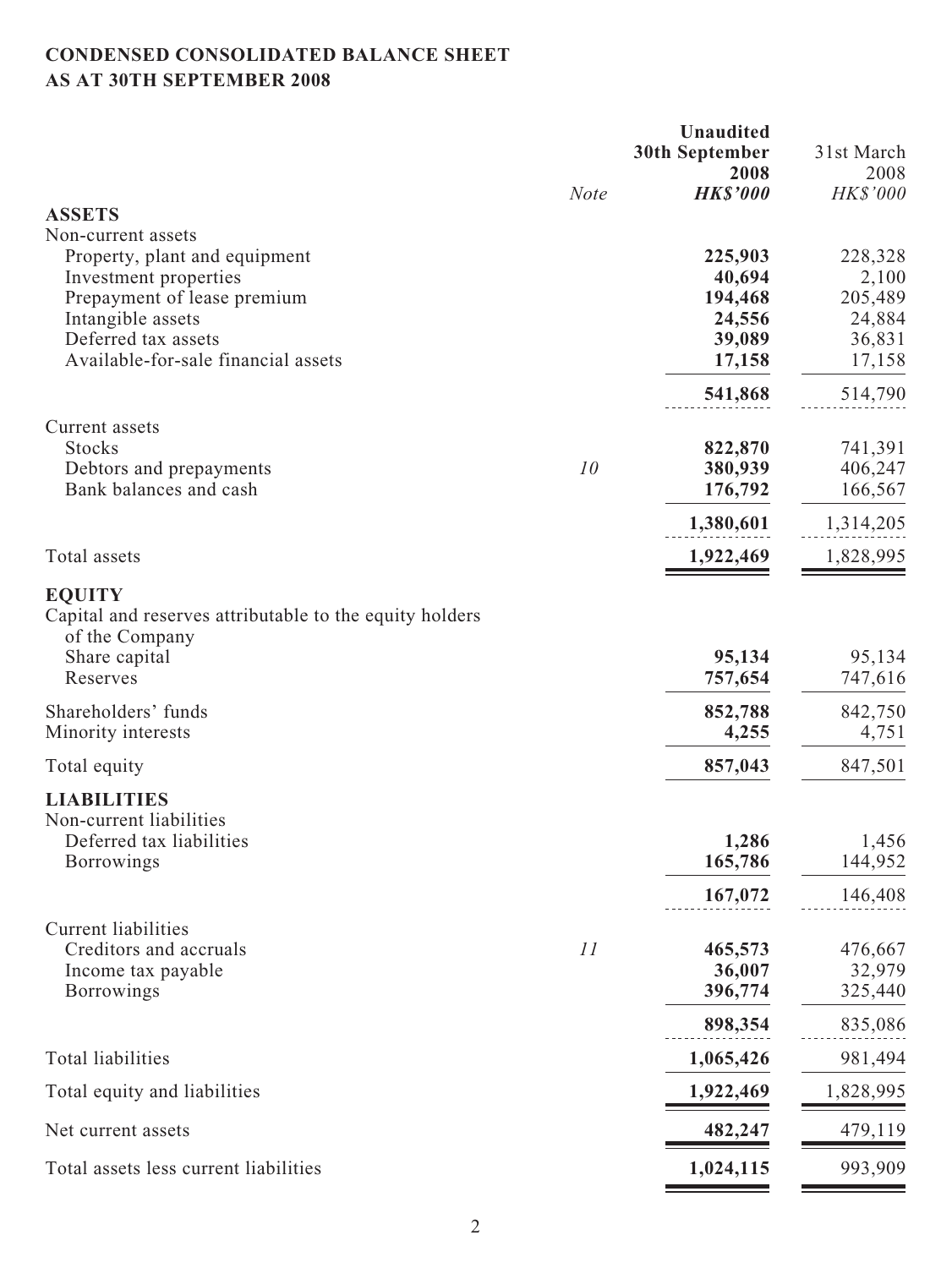## **NOTES:–**

#### **1. Basis of preparation**

These unaudited condensed interim consolidated financial information have been prepared in accordance with Hong Kong Accounting Standard ("HKAS") 34 "Interim Financial Reporting" issued by the Hong Kong Institute of Certified Public Accountants ("HKICPA"), and the applicable requirements of Appendix 16 of the Rules Governing the Listing of Securities on The Stock Exchange of Hong Kong Limited (the "Stock Exchange").

The condensed interim consolidated financial information should be read in conjunction with the 2008 annual financial statements.

The accounting policies and methods of computation used in the preparation of these condensed interim consolidated financial information are consistent with those used in the annual financial statements for the year ended 31st March 2008.

Certain new standards, amendments to standards and interpretations of Hong Kong Financial Reporting Standards ("HKFRS") issued by HKICPA have been published and are effective for accounting periods beginning on or after 1st April 2008. Those that are relevant to the Group's operations are as follows:

HK(IFRIC)-Int 14 HKAS 19 – the limit on a defined benefit asset, minimum funding requirements and their interaction

The adoption of the above revised accounting standard has no significant impact on the Group interim results and financial position.

The Group has not early adopted any new standards, amendments to standards and interpretations of HKFRS which have been issued but not yet effective for the financial year ending 31st March 2009.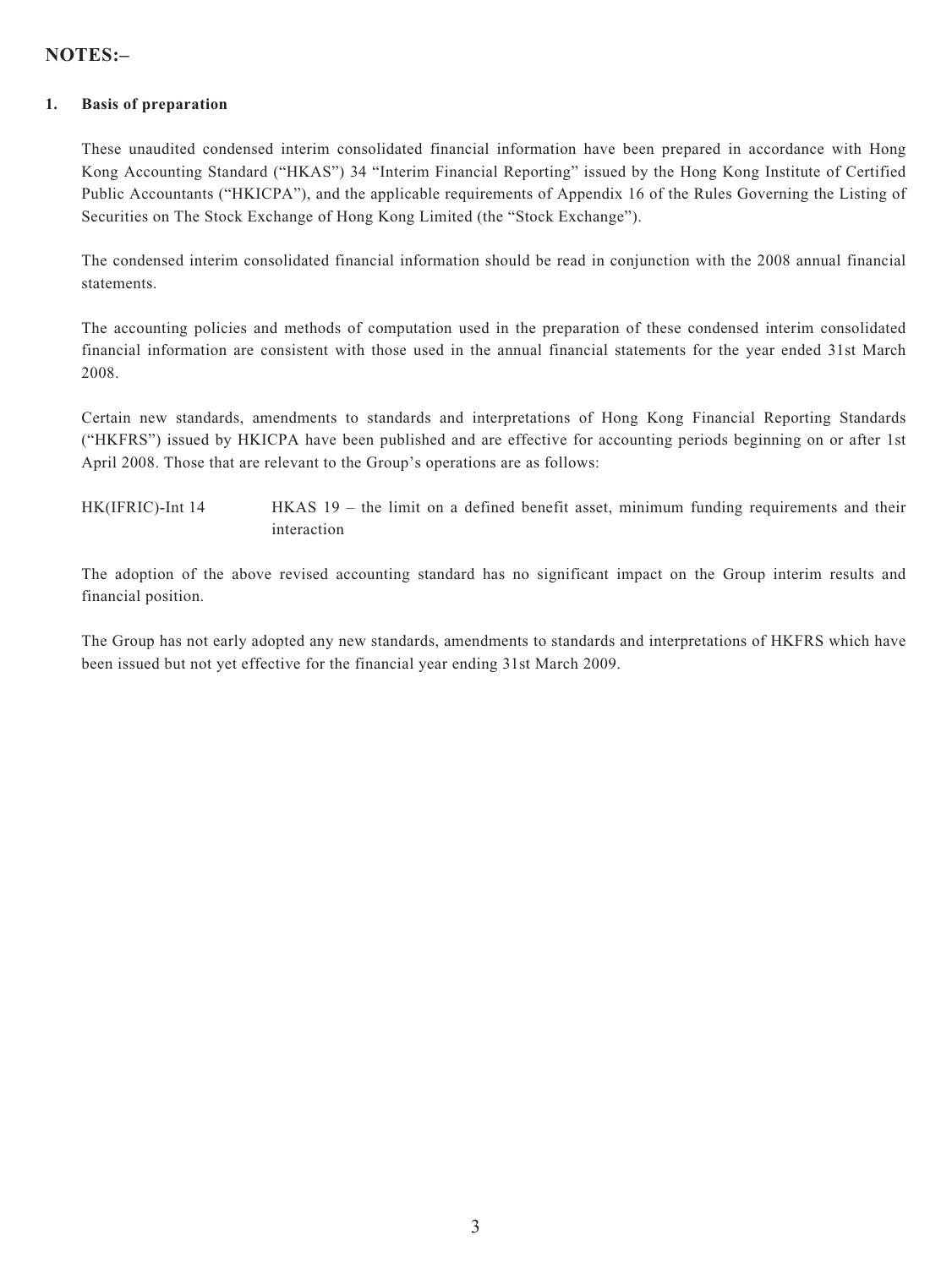#### **2. SEGMENT INFORMATION**

#### **Primary reporting format – business segments**

|                          |                    | Six months ended 30th September 2008 |                 |                    |
|--------------------------|--------------------|--------------------------------------|-----------------|--------------------|
|                          |                    | <b>Retail and trading</b>            |                 | <b>Group Total</b> |
|                          | Watch              | Optical                              |                 |                    |
|                          | <b>HK\$'000</b>    | <b>HK\$'000</b>                      | <b>HK\$'000</b> | <b>HK\$'000</b>    |
| Revenues                 |                    |                                      |                 |                    |
| Gross segment            | 801,620            | 422,272                              | 6,227           | 1,230,119          |
| Inter-segment            |                    |                                      | (6,053)         | (6,053)            |
|                          | 801,620            | 422,272                              | 174             | 1,224,066          |
| Segment results          | 65,728             | 23,371                               | (415)           | 88,684             |
| Unallocated income       |                    |                                      |                 | 52                 |
| Net corporate expenses   |                    |                                      |                 | (23, 272)          |
| Operating profit         |                    |                                      |                 | 65,464             |
| Finance costs            |                    |                                      |                 | (7,966)            |
| Profit before income tax |                    |                                      |                 | 57,498             |
| Income tax expense       |                    |                                      |                 | (20, 815)          |
| Profit after income tax  |                    |                                      |                 | 36,683             |
|                          |                    | Six months ended 30th September 2007 |                 |                    |
|                          | Retail and trading |                                      | Property        | Group Total        |
|                          | Watch              | Optical                              |                 |                    |
|                          | HK\$'000           | HK\$'000                             | HK\$'000        | HK\$'000           |
| Revenues                 |                    |                                      |                 |                    |
| Gross segment            | 647,378            | 372,378                              | 7,700           | 1,027,456          |
| Inter-segment            |                    |                                      | (6, 448)        | (6, 448)           |
|                          | 647,378            | 372,378                              | 1,252           | 1,021,008          |
| Segment results          | 46,669             | 31,483                               | 16,566          | 94,718             |
| Unallocated income       |                    |                                      |                 | 2,120              |
| Net corporate expenses   |                    |                                      |                 | (20, 742)          |
| Operating profit         |                    |                                      |                 | 76,096             |

Finance costs (9,066)

Profit before income tax 67,030 Income tax expense (16,884)

Profit after income tax 50,146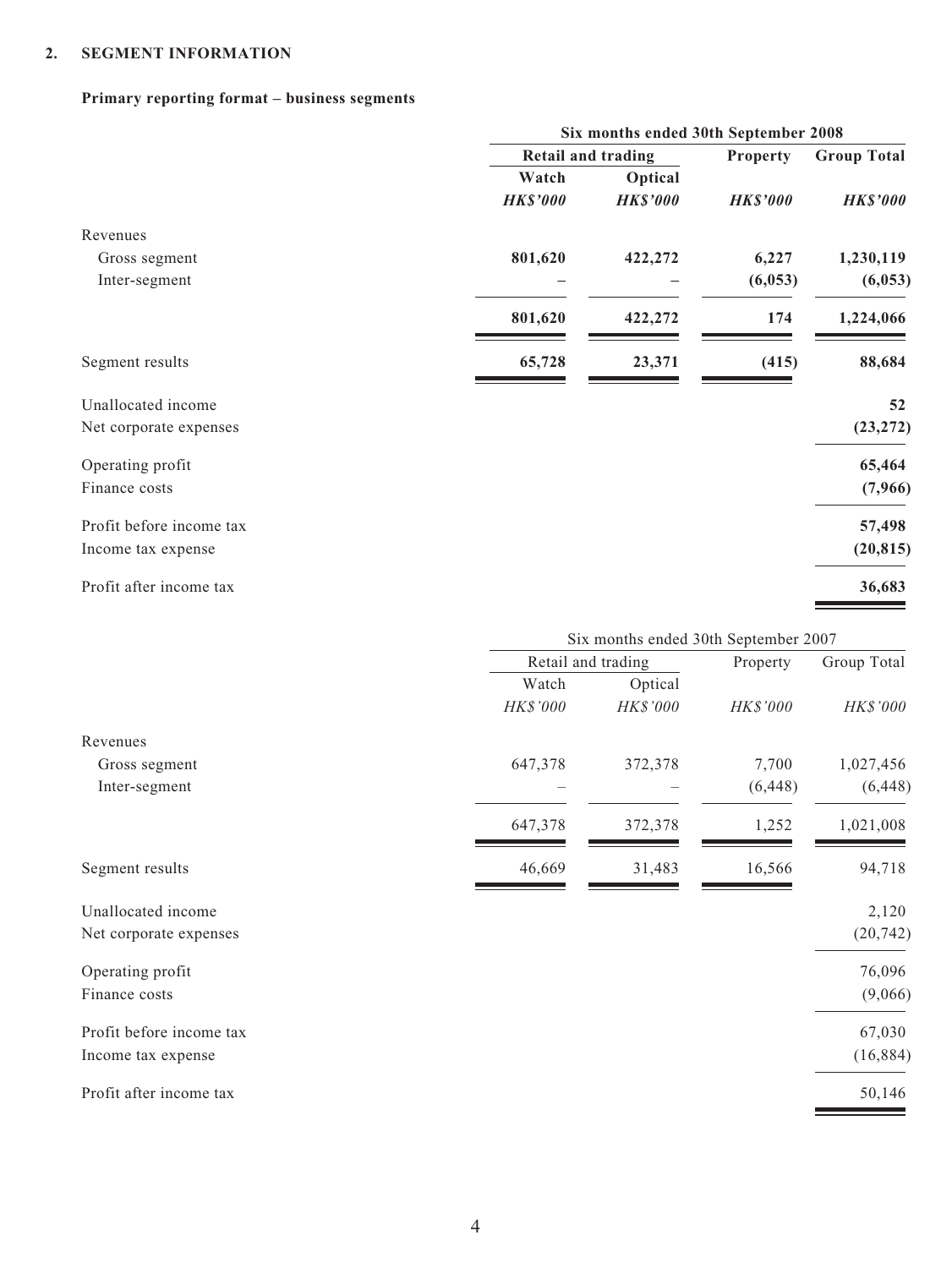# **2. SEGMENT INFORMATION (Continued)**

## **Secondary reporting format – geographical segments**

|                |                |                 | Six months ended 30th September |          |
|----------------|----------------|-----------------|---------------------------------|----------|
|                |                | <b>Revenues</b> | <b>Segment Results</b>          |          |
|                | 2008           | 2007            | 2008                            | 2007     |
|                | <b>HKS'000</b> | <b>HK\$'000</b> | <b>HKS'000</b>                  | HK\$'000 |
| Hong Kong      | 627,966        | 552,278         | 55,203                          | 67,040   |
| Mainland China | 82,871         | 58,385          | (16,692)                        | (16,393) |
| Rest of Asia   | 503,964        | 404,440         | 55,845                          | 51,068   |
| Outside Asia   | 9,265          | 5,905           | (5,672)                         | (6,997)  |
|                | 1,224,066      | 1,021,008       | 88,684                          | 94,718   |
|                |                |                 |                                 |          |

#### **3. REVENUES**

|                     | Six months ended |                 |
|---------------------|------------------|-----------------|
|                     | 30th September   |                 |
|                     | 2008             | 2007            |
|                     | <b>HK\$'000</b>  | <b>HK\$'000</b> |
| Turnover            |                  |                 |
| Sales of goods      | 1,223,892        | 1,019,756       |
| Gross rental income | 174              | 1,252           |
|                     | 1,224,066        | 1,021,008       |

#### **4. OTHER LOSS**

|                    |                 | Six months ended |  |
|--------------------|-----------------|------------------|--|
|                    |                 | 30th September   |  |
|                    | 2008            | 2007             |  |
|                    | <b>HK\$'000</b> | <i>HK\$'000</i>  |  |
| Exchange loss, net | (5,570)         | (975)            |  |

#### **5. OTHER INCOME**

|                                | Six months ended<br>30th September |          |
|--------------------------------|------------------------------------|----------|
|                                | 2008                               | 2007     |
|                                | <b>HK\$'000</b>                    | HK\$'000 |
| Building management fee income | 1,071                              | 1,410    |
| Interest income                | 1,226                              | 1,917    |
| Sundries                       | 8,001                              | 6,540    |
|                                | 10,298                             | 9,867    |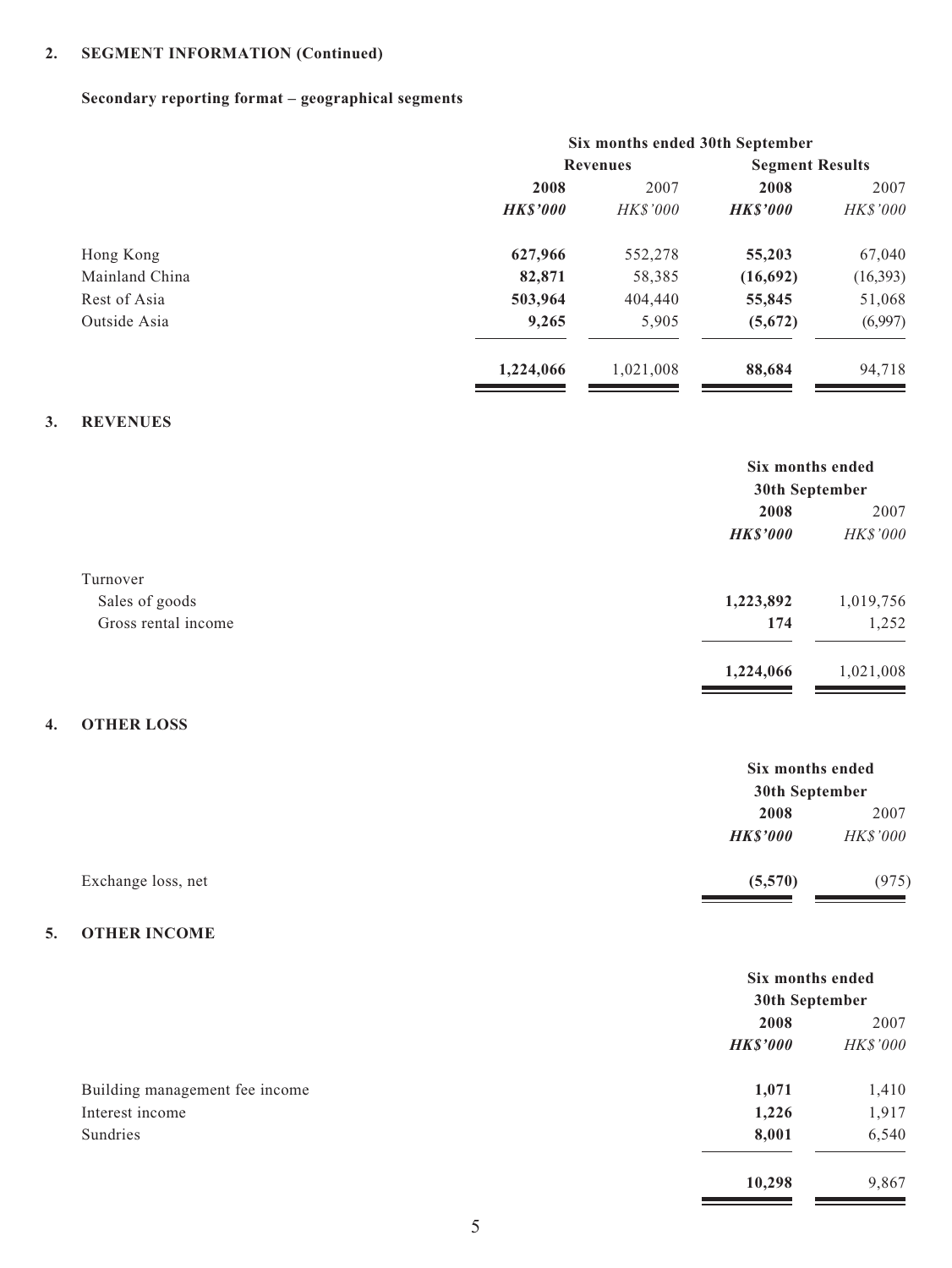#### **6. EXPENSES BY NATURE**

Expenses included in arriving at the profit before income tax are analysed as follows:

|                                                   | Six months ended<br>30th September |                 |      |
|---------------------------------------------------|------------------------------------|-----------------|------|
|                                                   |                                    |                 |      |
|                                                   | 2008                               |                 | 2007 |
|                                                   | <b>HK\$'000</b>                    | <b>HK\$'000</b> |      |
| Depreciation of property, plant and equipment     |                                    |                 |      |
| $-$ Owned                                         | 42,163                             | 31,523          |      |
| – Leased                                          | 705                                | 196             |      |
| Amortisation of prepayment of lease premium       | 5,704                              | 4,774           |      |
| Loss on disposal of property, plant and equipment | 112                                | 858             |      |
| Provision for stocks                              | 3,570                              | 3,087           |      |
| Reversal of bad debts provision                   | (123)                              | (18, 584)       |      |
| Impairment of debtors and bad debts written off   | 742                                | 1.041           |      |

#### **7. INCOME TAX EXPENSE**

Hong Kong profits tax has been provided at the rate of 16.5% on the estimated assessable profits for the six months ended 30th September 2008 (2007: 17.5%) less relief for available tax losses. Taxation on overseas profits has been calculated on the estimated assessable profits for the six months ended 30th September 2008 at the rates of taxation prevailing in the territories in which the Group operates.

The amount of income tax charged to the consolidated income statement represents:

|                                                   | Six months ended |                 |
|---------------------------------------------------|------------------|-----------------|
|                                                   | 30th September   |                 |
|                                                   | 2008             | 2007            |
|                                                   | <b>HK\$'000</b>  | <b>HK\$'000</b> |
| Current tax                                       |                  |                 |
| Hong Kong profits tax                             | 10,587           | 9,829           |
| Overseas profits tax                              | 12,985           | 11,978          |
| Under/(over) provisions in respect of prior years | 431              | (333)           |
|                                                   | 24,003           | 21,474          |
| Deferred income tax                               | (3, 188)         | (4,590)         |
| Income tax expense                                | 20,815           | 16,884          |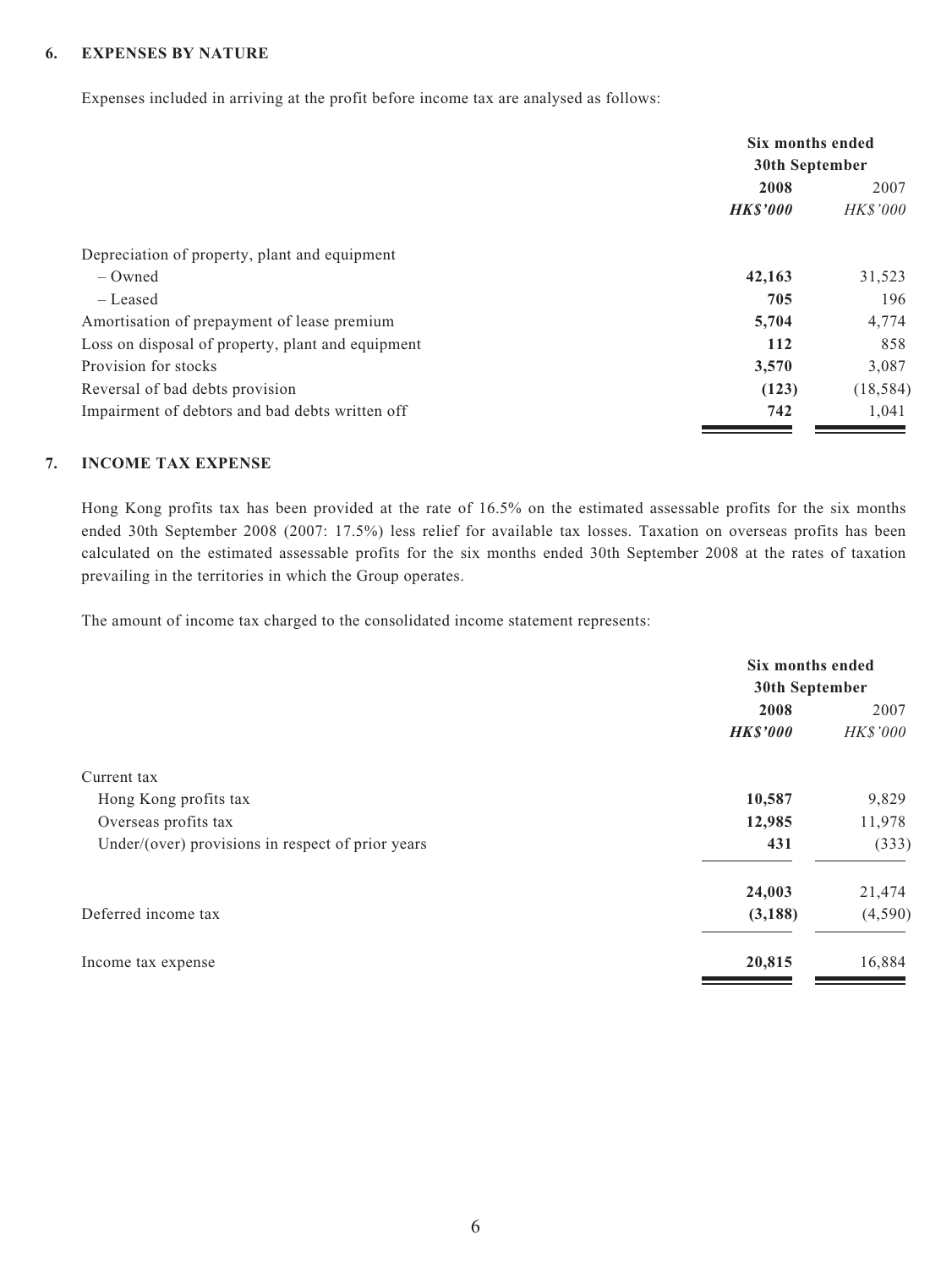|                                                                   | Six months ended |                 |
|-------------------------------------------------------------------|------------------|-----------------|
|                                                                   | 30th September   |                 |
|                                                                   | 2008             | 2007            |
|                                                                   | <b>HKS'000</b>   | <i>HK\$'000</i> |
|                                                                   |                  |                 |
| No interim dividend for 2008 (2007: HK\$0.012 per ordinary share) | —                | 11.416          |
|                                                                   |                  |                 |

At a meeting held on 17th December 2008, the directors did not propose the payment of interim dividend for the six months ended 30th September 2008 (2007: HK\$0.012 per ordinary share).

#### **9. EARNINGS PER SHARE**

#### **Basic**

Basic earnings per share is calculated by dividing the profit attributable to equity holders of the Company by the weighted average number of ordinary shares in issue during the period.

|                                                                 | Six months ended<br>30th September |         |
|-----------------------------------------------------------------|------------------------------------|---------|
|                                                                 | 2008                               | 2007    |
| Weighted average number of ordinary shares in issue (thousands) | 951,340                            | 951,340 |
| Profit attributable to equity holders of the Company (HK\$'000) | 36,407                             | 49,911  |
| Basic earnings per share (HK cents)                             | 3.83                               | 5.25    |

#### **Diluted**

There were no dilutive potential ordinary shares in existence during the six months ended 30th September 2008 and 2007.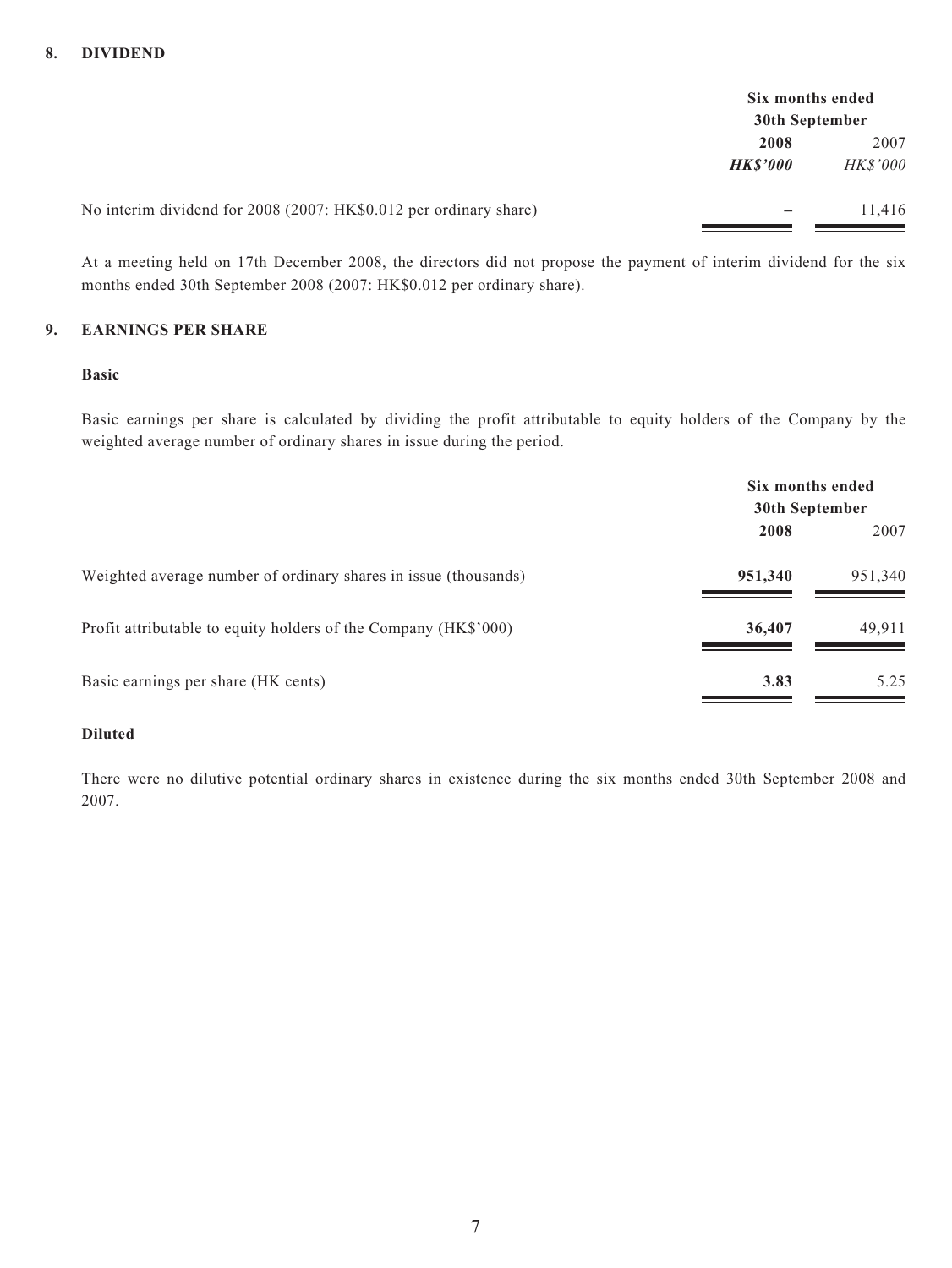#### **10. DEBTORS AND PREPAYMENTS**

The Group allows an average credit period of 60 days to its trade debtors. Included in debtors and prepayments are trade debtors (net of impairment of debtors) with the following aging analysis:

|                                         | 30th September  | 31st March |
|-----------------------------------------|-----------------|------------|
|                                         | 2008            | 2008       |
|                                         | <b>HK\$'000</b> | HK\$'000   |
| Trade debtors                           |                 |            |
| Below 60 days                           | 70,372          | 58,482     |
| Over 60 days                            | 100,429         | 140,161    |
|                                         | 170,801         | 198,643    |
| Deposits, prepayments and other debtors | 210,138         | 207,604    |
|                                         | 380,939         | 406,247    |

#### **11. CREDITORS AND ACCRUALS**

|                              | 30th September<br>2008<br><b>HK\$'000</b> | 31st March<br>2008<br>HK\$'000 |
|------------------------------|-------------------------------------------|--------------------------------|
| Trade creditors              |                                           |                                |
| Below 60 days                | 164,990                                   | 121,880                        |
| Over 60 days                 | 138,336                                   | 170,665                        |
|                              | 303,326                                   | 292,545                        |
| Other creditors and accruals | 162,247                                   | 184,122                        |
|                              | 465,573                                   | 476,667                        |

#### **12. COMMITMENTS**

|                                                        | 30th September  | 31st March |
|--------------------------------------------------------|-----------------|------------|
|                                                        | 2008            | 2008       |
|                                                        | <b>HK\$'000</b> | HK\$'000   |
| Capital commitments for property, plant and equipment: |                 |            |
| Contracted but not provided for                        | 2,911           | 907        |
| Authorised by not contracted for                       |                 | 612        |
|                                                        | 2,911           | 1,519      |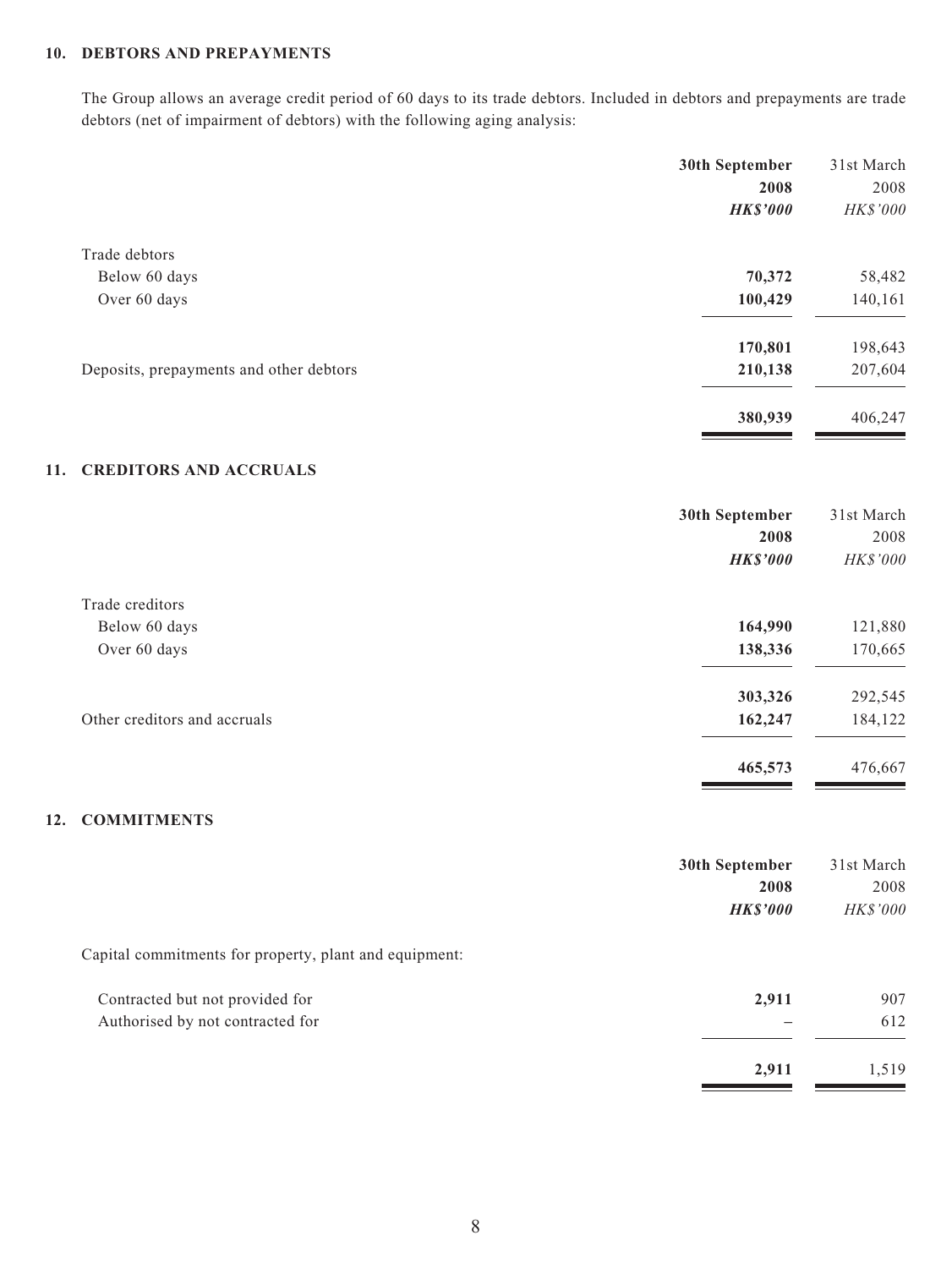## **MANAGEMENT DISCUSSION AND ANALYSIS**

## **REVIEW OF GROUP OPERATIONS**

The Group announces a profit attributable to shareholders after tax and minority interest of HK\$36 million for the first six months ended 30th September 2008 compared to HK\$50 million for the same period last year. Group turnover was up 20% standing at HK\$1.2 billion compared to HK\$1 billion over the corresponding period.

Taking into account the reversal of bad debts provision of HK\$18 million (included in the profit for the first six months of last year) and a one off deduction of exchange loss of HK\$4 million due to the restructuring of an intermediate holding company (included in the profit reported for the first six months of this year), performance for the period under review actually improved by around 25%.

EBIT from the Group's core watch and optical businesses stood at HK\$89 million up by 14%.

The sharp downturn of the overall business environment since October this year has markedly affected retail sentiment. The Directors have therefore adopted a prudent approach and proposed that no interim dividend be payable for the period under review. However should business conditions allow, it is the Board's intention to propose a resumption of dividend payment as soon as possible.

## **WATCH RETAIL BUSINESS**

The Group's watch retail business, namely, "CITY CHAIN", "moments", "CITHARA" and "C<sup>2</sup>" reported healthy growth in both EBIT and turnover of 28% and 27% respectively.

Operations in Hong Kong and Macau returned an EBIT of HK\$27 million, increasing by 48%, with turnover increasing almost 30% as the momentum brought on by reengineering the "look and feel" of "CITY CHAIN" stores and the introduction of new concept stores took effect.

During the period under review, severe inflationary pressures brought on by high oil prices and exchange rate fluctuations seriously impacted our South East Asian operations and mixed results were reported.

In Singapore, turnover grew by 27% but EBIT was down 21% at HK\$3 million due to the combined effect of higher operating costs and an exchange loss.

Exchange loss dragged down the EBIT reported by our Malaysian operations, which otherwise would have seen same period EBIT growth of almost 36%. An EBIT of HK\$7 million close to that of the previous period last year was reported and turnover was up 47%.

Our Thai operations returned a 16% increase in EBIT of almost HK\$13 million managing to maintain turnover, notwithstanding the political turmoil, exchange loss and underlying severe inflation.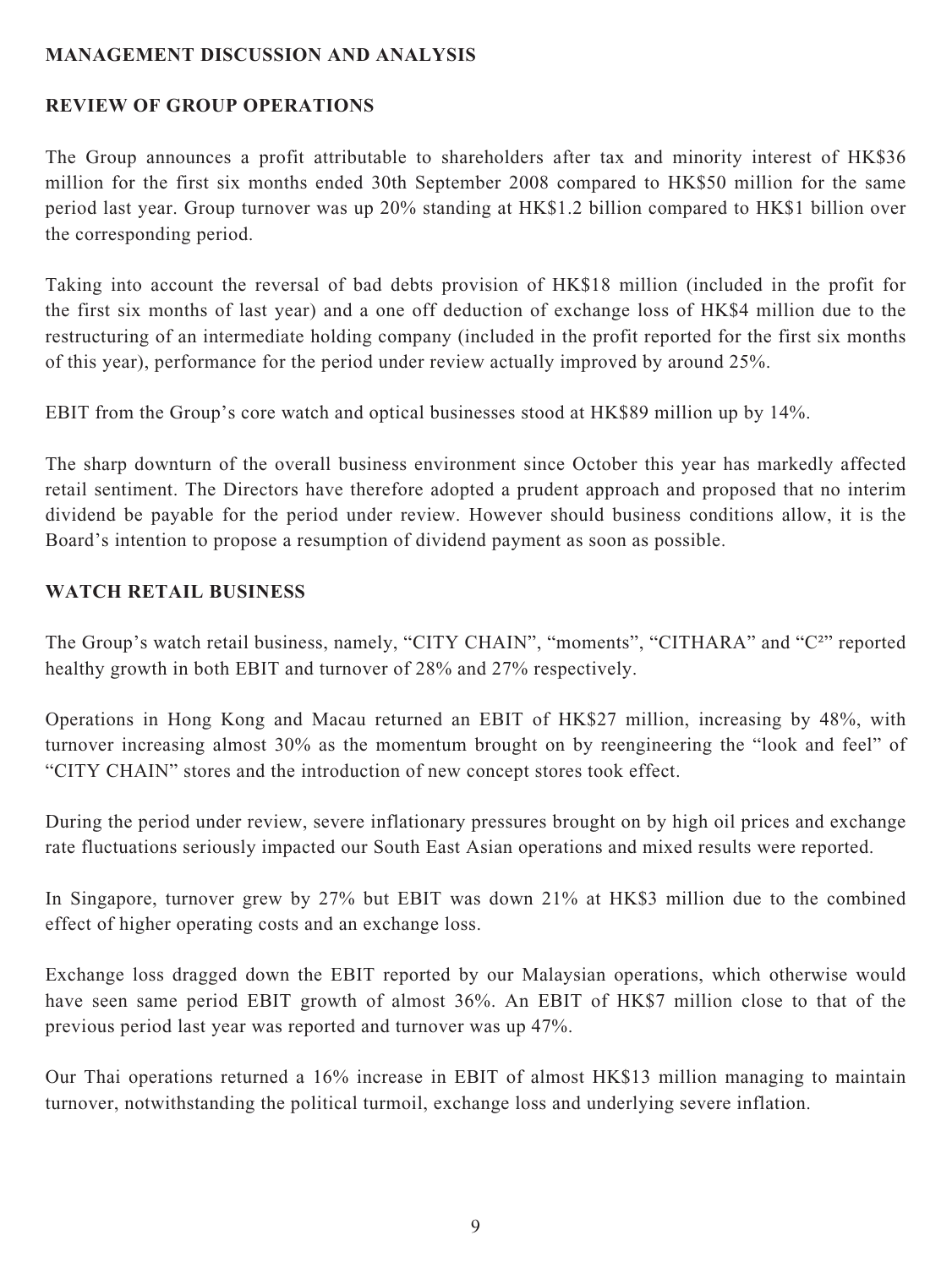Our mainland operations, which have grown significantly over the last few years remain a key market for future growth. We now operate through three strategically located regional offices in Beijing, Shanghai and Guangzhou, with each office overseeing respective operations in Northern China, Central China and Southern China. Overall, turnover grew more than 30%, compared to the corresponding period last year. With our operations in Southern and Central China beginning to mature, performance will continue to improve. For the period under review, a loss of HK\$13 million was reported, about a million more than the same period last year, largely attributable to costs related to the opening of new shops and, particularly, our new regional office in Beijing.

For the next 12 to 18 months, shop numbers in all regions except Mainland China will be maintained at about current levels and non-performing shops will be substituted by new shops with better earning potential. In Mainland China, shop expansion will continue but at a more moderate pace. We do not have plans to add other regional offices in Mainland China until breakeven results are achieved.

## **OPTICAL RETAIL BUSINESS**

The Group's optical retail business posted an EBIT of HK\$23 million with turnover growth of 13%.

Hong Kong and Macau reported a small increase in turnover growth but a fall in EBIT. EBIT stood at around HK\$21 million down almost 29% compared to the same period last year. Intense market competition that saw gross margins slip and the start up costs of our new concept shops were contributing factors.

As it takes a longer time to build an optical concept shop compared to an equivalent watch concept shop and in view of the difficult market conditions, most concept shops have now been changed to "Optical 88" shops. We have since seen significant improvements in performance from these shops.

To a similar extent as our watch retail business, severe inflation spurred by spiraling high oil prices largely affected our customers' purchasing powers thus impacting turnover growth in Singapore, Malaysia and Thailand. Therefore, expected strong turnover growth, particularly from new shops, did not fully materialize. Exchange rate fluctuations also impacted. Due to these factors, mixed results were reported.

Our operations in Singapore returned a turnover growth of 26% and breakeven results.

In Malaysia, where our optical business is still developing and shop numbers nearly doubled compared to the same period last year, a turnover growth of 73% was insufficient to offset related costs and a small loss was reported.

In Thailand, where political instability has been rife, our optical operations returned a 14% increase in turnover and further reported an EBIT of HK\$7 million, a 11% increase.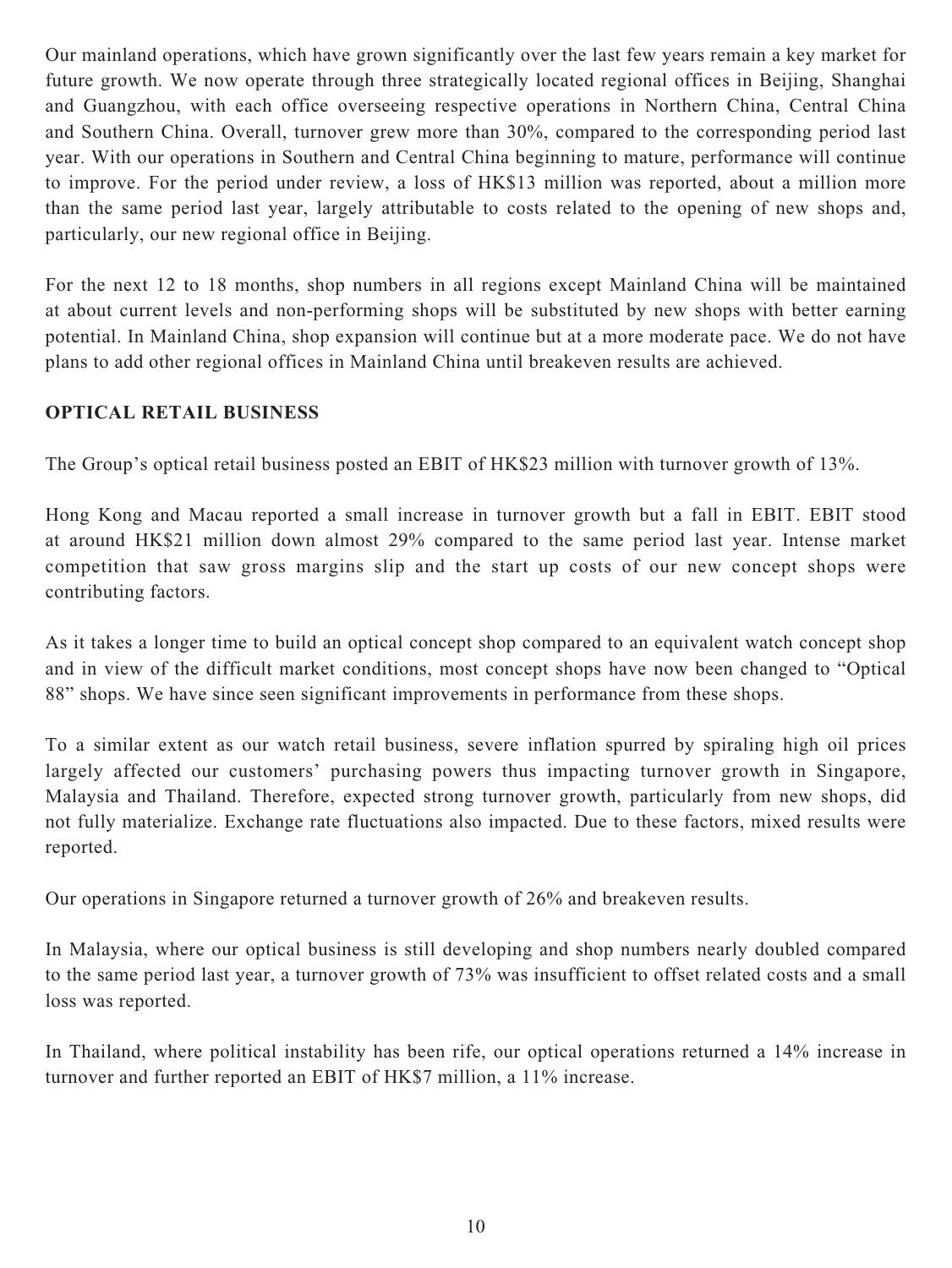The turnover of our optical operations in Mainland China (which remains a key market for future growth) grew a robust 80% and losses have narrowed by around HK\$1 million to HK\$3 million.

For shop expansion, we will adopt a similar policy as our watch retail business.

# **WATCH EXPORT ASSEMBLY AND WHOLESALE TRADING**

Our watch export, assembly and wholesale trading operations recorded an EBIT of nearly HK\$29 million, up 62%. Turnover increased by 14%.

Performance of our export arm improved and a small profit was reported. However with the sudden downturn in markets such as US, Europe and Japan, certain cost rationalization measures were recently undertaken.

Improved results were seen at our watch assembly unit that produces watches for the Group.

Delivery problems with the "MICROTOR" movement continued to plague Universal Geneve and a loss of nearly HK\$10 million was made. The results were disappointing. In view of the current global crisis, the Board intends to arrive at a decision with the expectation that the performance of this subsidiary will not continue to affect the Group's future results.

The Thong Sia Division, our wholesale arm operating in Hong Kong, Singapore, Malaysia and Taiwan performed to expectations reporting increases in EBIT and turnover of 24% and 12% respectively. The next six months will be quite challenging for this Division as the credit crunch bites and the recovery of receivables from customers may be affected. As we continue to closely monitor receivables, tighter credit control measures are already in place.

# **OUTLOOK**

With the sharp turnaround in business sentiment around October this year, the momentum from last year carried through into the first three months of the Group's businesses this financial year has slowed down considerably. Since November/December this year, consumer sentiment in China has also slowed down. These difficult market conditions are likely to persist over some period of time.

In response, aggressive cost control and inventory control measures have been put in place. Moreover, the Board's decision not to propose an interim dividend for the period under review so as to conserve cash will also enable us to benefit from this crisis should opportunities arise.

Despite the prevailing gloom, we remain confident of maintaining the Group's competitive edge and its leading market positions in the watch and optical businesses. This, we believe will be done by implementing carefully planned growth strategies – firstly, for longer term brand development continuing to build up our higher profit margin house brands and secondly, moderately growing our businesses on the Mainland market where, in this respect, the recently announced stimulus package by the Chinese Government to encourage domestic consumption will complement our growth strategy.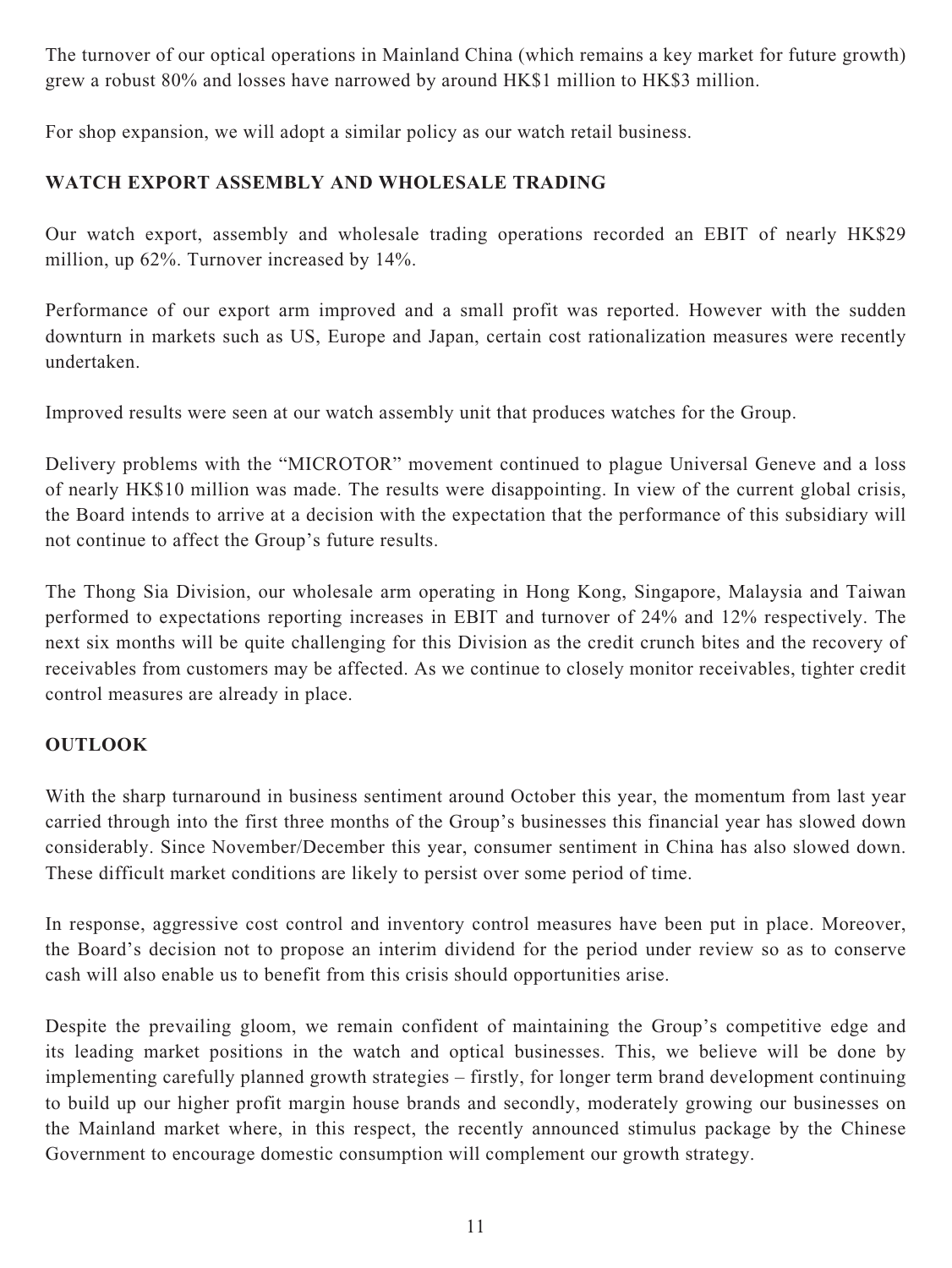## **FINANCE**

The Group's gearing ratio at balance sheet date was 45% (at 31st March 2008: 36%), which was calculated based on the Group's net debt of HK\$386 million (at 31st March 2008: HK\$304 million) and shareholders' funds of HK\$853 million (at 31st March 2008: HK\$843 million). The Group's net debt was calculated based on the Group's borrowings of HK\$563 million (at 31st March 2008: HK\$470 million) less the Group's bank balances and cash of HK\$177 million (at 31st March 2008: HK\$166 million). Of the Group's borrowings at balance sheet date, HK\$397 million (at 31st March 2008: HK\$325 million) were repayable within 12 months.

Of the Group's borrowings, 5% (at 31st March 2008: 2%) were denominated in foreign currencies. The Group's bank borrowings denominated in Hong Kong Dollars were on a floating rate basis at either bank prime lending rates or short term inter-bank offer rates.

The Group does not engage in speculative derivative trading.

The Group enters into forward foreign exchange contracts when it is deemed appropriate as hedges against its foreign currency exposures. The forward foreign exchange contracts are used to settle trade creditors and operating expenses. The hedging activities are regularly reviewed by the Group.

As at 30th September 2008, the Group does not have any significant contingent liabilities.

The Group does not have plans for material investments or capital assets.

## **CAPITAL STRUCTURE OF THE GROUP**

There was no change in the capital structure of the Group during the period.

## **CHANGES IN THE COMPOSITION OF THE GROUP**

There was no change in the composition of the Group during the period.

# **NUMBER AND REMUNERATION OF EMPLOYEES, REMUNERATION POLICIES, BONUS AND TRAINING SCHEMES**

The Group's remuneration policies are reviewed on a regular basis and remuneration packages are in line with market practices in the relevant countries where the Group operates. As of 30th September 2008, the Group had 3,084 (at 30th September 2007: 2,888) employees.

# **DETAILS OF THE CHARGES ON GROUP ASSETS**

At 30th September 2008, certain of the Group's property, plant and equipment amounting to HK\$59 million (at 31st March 2008: HK\$59 million), investment property amounting to HK\$39 million (at 31st March 2008: nil) and leasehold land amounting to HK\$150 million (31st March 2008: HK\$156 million) were pledged to secure banking facilities granted to the Group.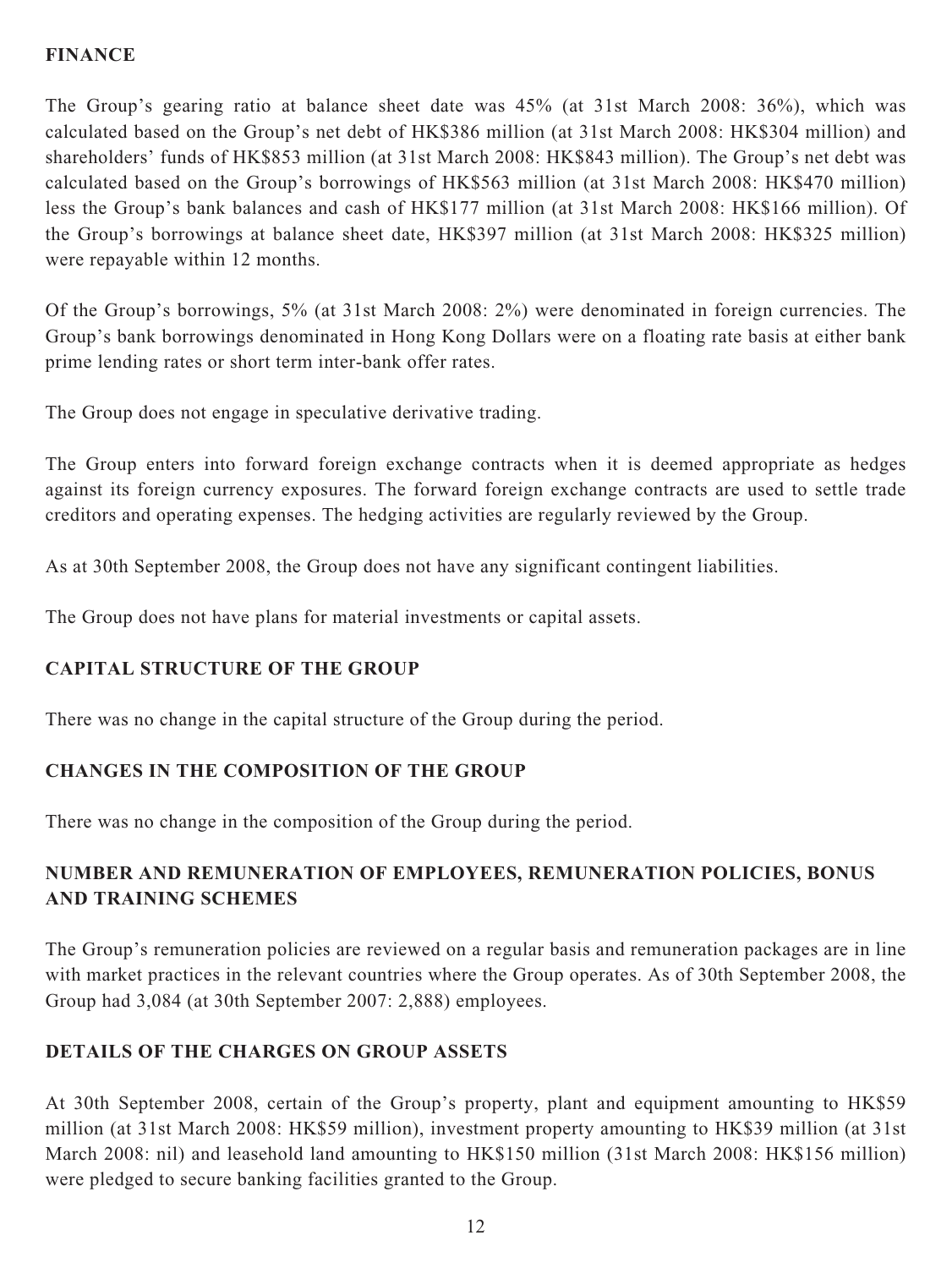## **PURCHASE, SALE OR REDEMPTION OF LISTED SECURITIES**

The Company has not redeemed any of its shares during the period. Neither the Company nor any of its subsidiaries has purchased or sold any of the Company's shares during the period.

## **CORPORATE GOVERNANCE**

During the six months ended 30th September 2008, the Company has complied with the code provisions of the Code on Corporate Governance Practices (the "Code Provisions") as set out in Appendix 14 of the Listing Rules, except for the following deviations:–

## **Code Provision A.4.2**

Under Code Provision A.4.2, every director, including those appointed for a specific term, should be subject to retirement by rotation at least once every three years. Not all Directors of the Company retire strictly under Code Provision A.4.2 but in accordance with the Company's Bye-Laws. Bye-Law 110(A) stipulates that one-third of the Directors of the Company who have been longest serving in office since their last election, except the Chairman, Vice-Chairman or Chief Executive Officer, shall retire from office by rotation at each annual general meeting.

## **Code Provision B.1.3**

This Code Provision deals with the terms of reference of the remuneration committee. The Company has adopted the terms of reference under Code Provision B.1.3 except that the terms of reference do not include reviewing and determining the remuneration packages of senior management. The Company believes that the remuneration packages of senior management should be the responsibility of the executive directors as they are in a better position to appraise the performance of senior management.

## **Code Provision E.1.2**

Under the first part of Code Provision E.1.2, the Chairman of the Board should attend annual general meetings. The Chairman of the Board did not attend the annual general meeting of the Company held on 8th September 2008 as he was not in Hong Kong.

## **Audit Committee**

On 12th December 2008, the Audit Committee together with the management of the Company reviewed the accounting principles and practices adopted by the Group and discussed auditing, internal control and financial reporting matters including review of the Group's results for the six months ended 30th September 2008 before they were presented to the board of directors for approval.

## **Remuneration Committee**

The Remuneration Committee did not meet during the period under review.